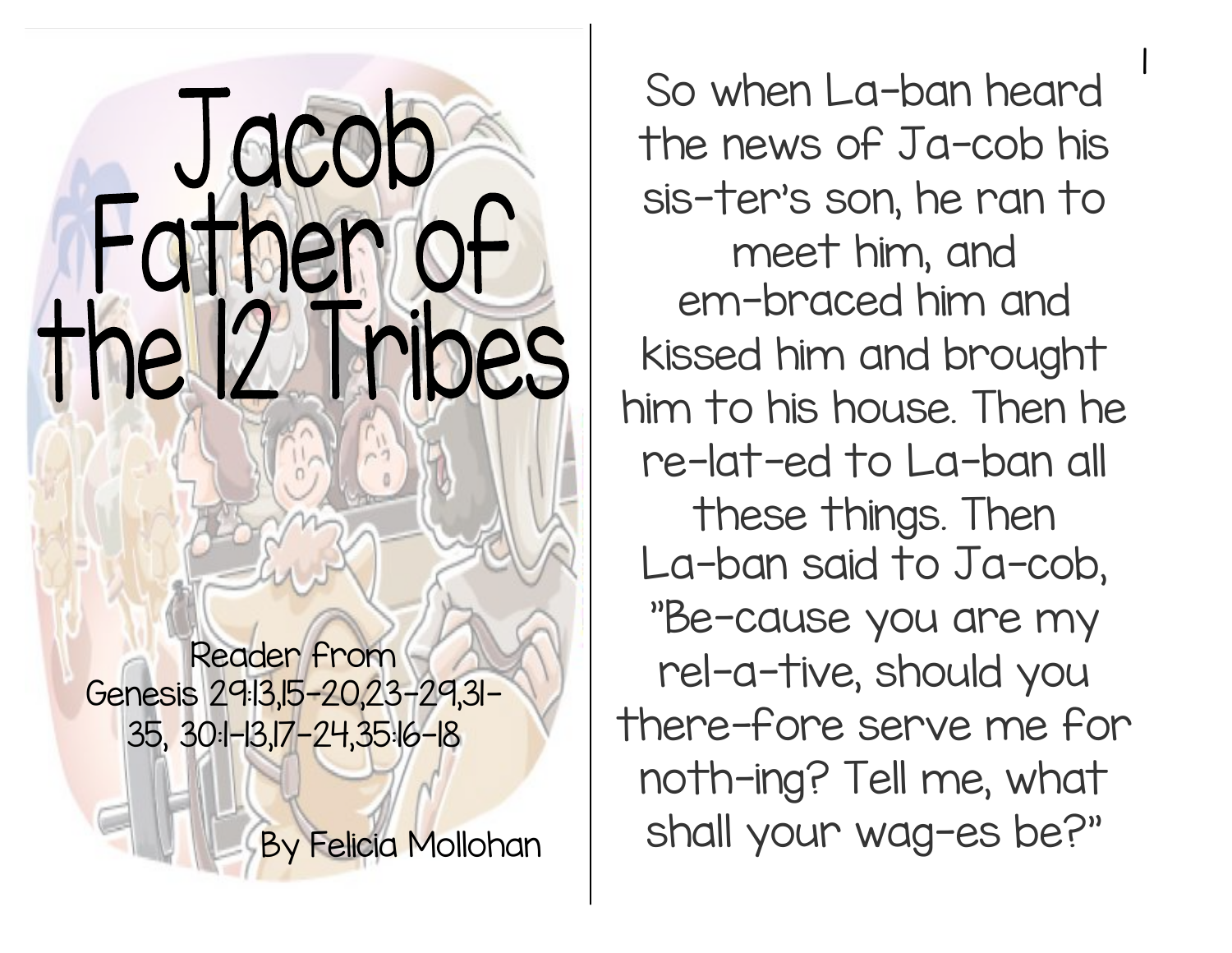daugh-ters; the name of the old-er was Le-ah, and the name of the young-er was Ra-chel. And Le-ah's eyes were weak, but Ra-chel was bea-u-ti-ful of form and face. Now Ja-cob loved Ra-chel, so he said, "I will serve you sev-en years for your young-er daugh-ter Ra-chel."

 $^2$  Now La-ban had two  $\,$   $\,$   $\,$  La-ban said, "It is bet-ter $^3$ that I give her to you than to give her to a-noth-er man; stay with me." So Ja-cob served sev-en years for Ra-chel and they seemed to him but a few days be-cause of his love for her.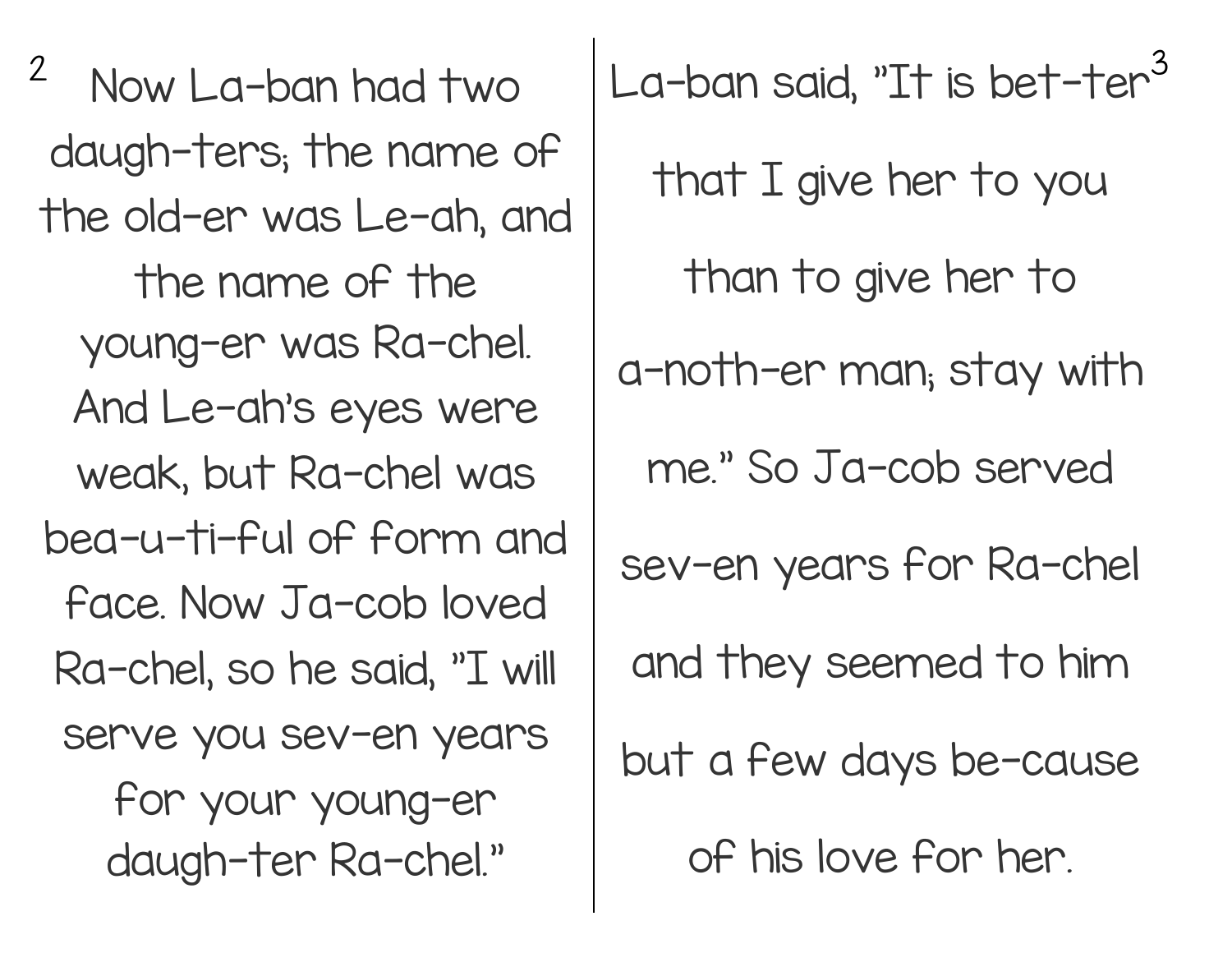Now in the e-ven-ing he  $\,$   $\,$  And he said to La-ban.  $^5$ took his daugh-ter Le-ah, and brought her to him. La-ban also gave his maid Zil-pah to his daugh-ter Le-ah as a maid. So it came about in the morn-ing that, be-hold, it was Le-ah!

And he said to La-ban, "What is this you have done to me? Was it not for Ra-chel that I served with you? Why then have you de-ceived me?" But La-ban said, "It is not the prac-tice in our place to mar-ry off the young-er be-fore the first-born.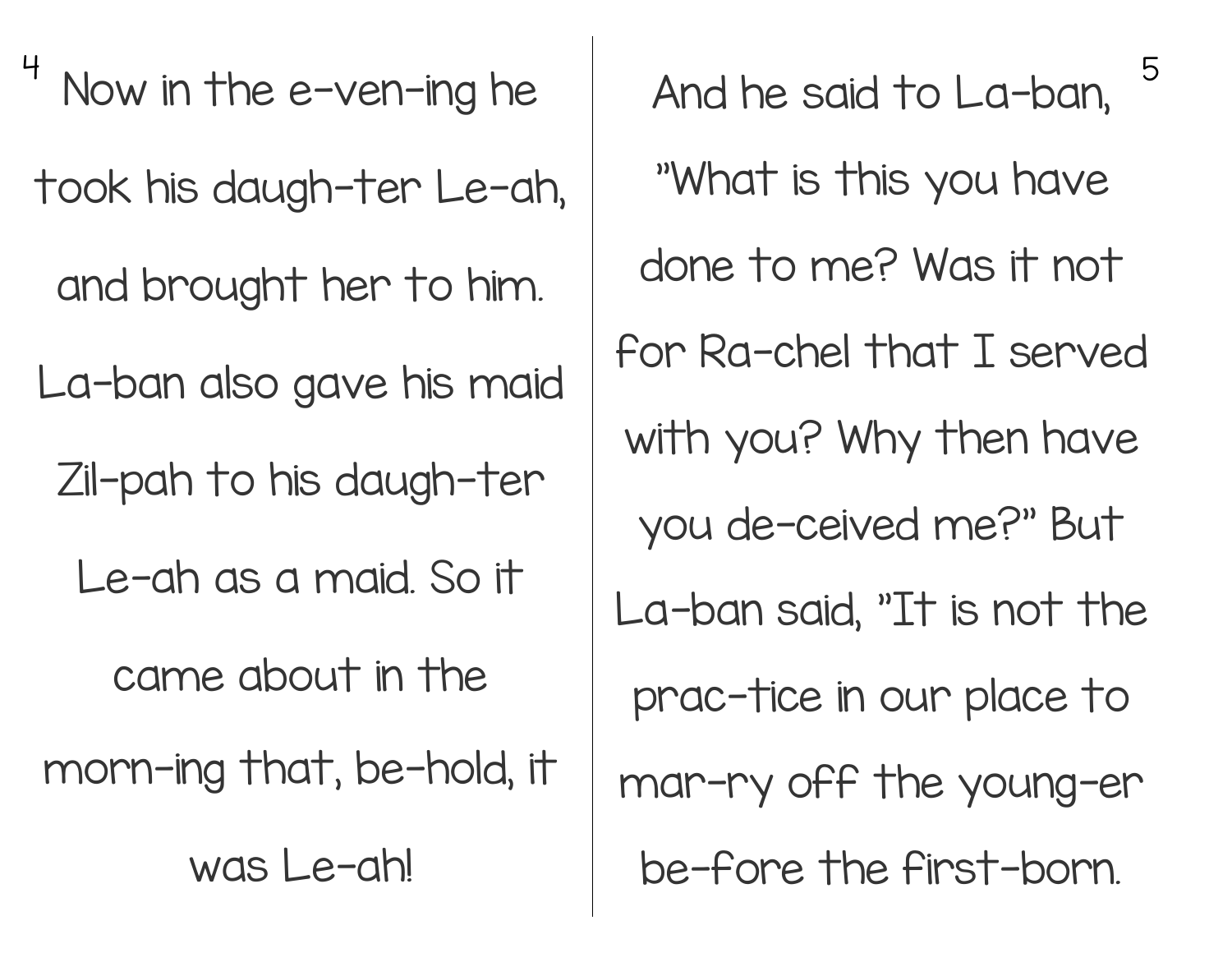6 7 Com-plete the week of

this one, and we will give

you the oth-er al-so for

the ser-vice which you

shall serve with me for

a-noth-er sev-en years."

Ja-cob did so and

com-plet-ed her week,

and he gave him his

daugh-ter Ra-chel as his

wife. La-ban al-so gave

his maid Bil-hah to his

daugh-ter Ra-chel as her

maid.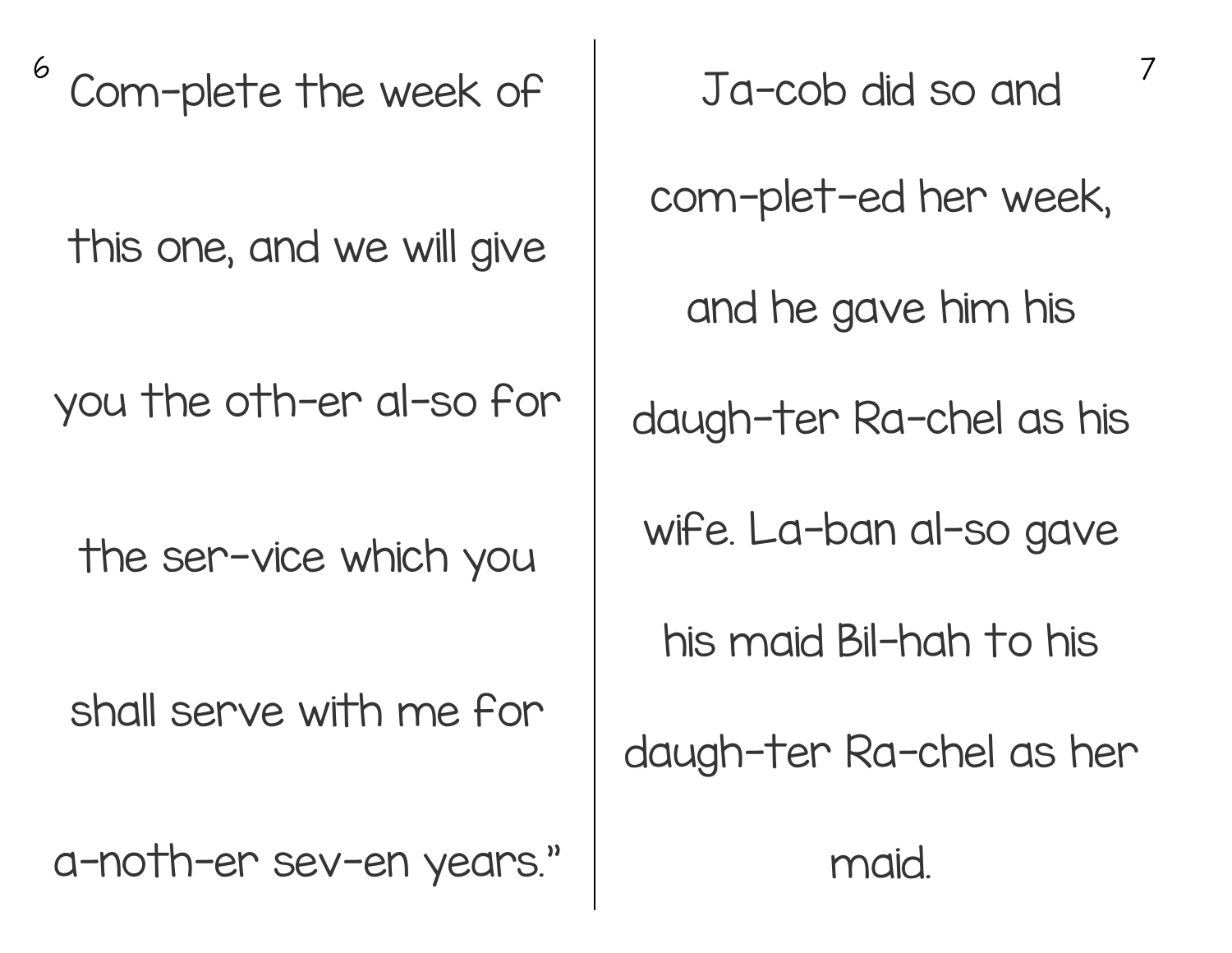$8$  New the lone leave the street  $\sim$  0 Now the Lord saw that Le-ah was un-loved, and He o-pen-ed her womb, but Ra-chel was bar-ren. Le-ah con-ceived and bore a son and named him Reu-ben. Then she con-ceived a-gain and bore a son and she named him Simeon.

She con-ceived a-gain and

bore a son and he was

named Le-vi. And she

con-ceived a-gain and

bore a son and - she

named him Ju-dah. Then

she stopped bear-ing.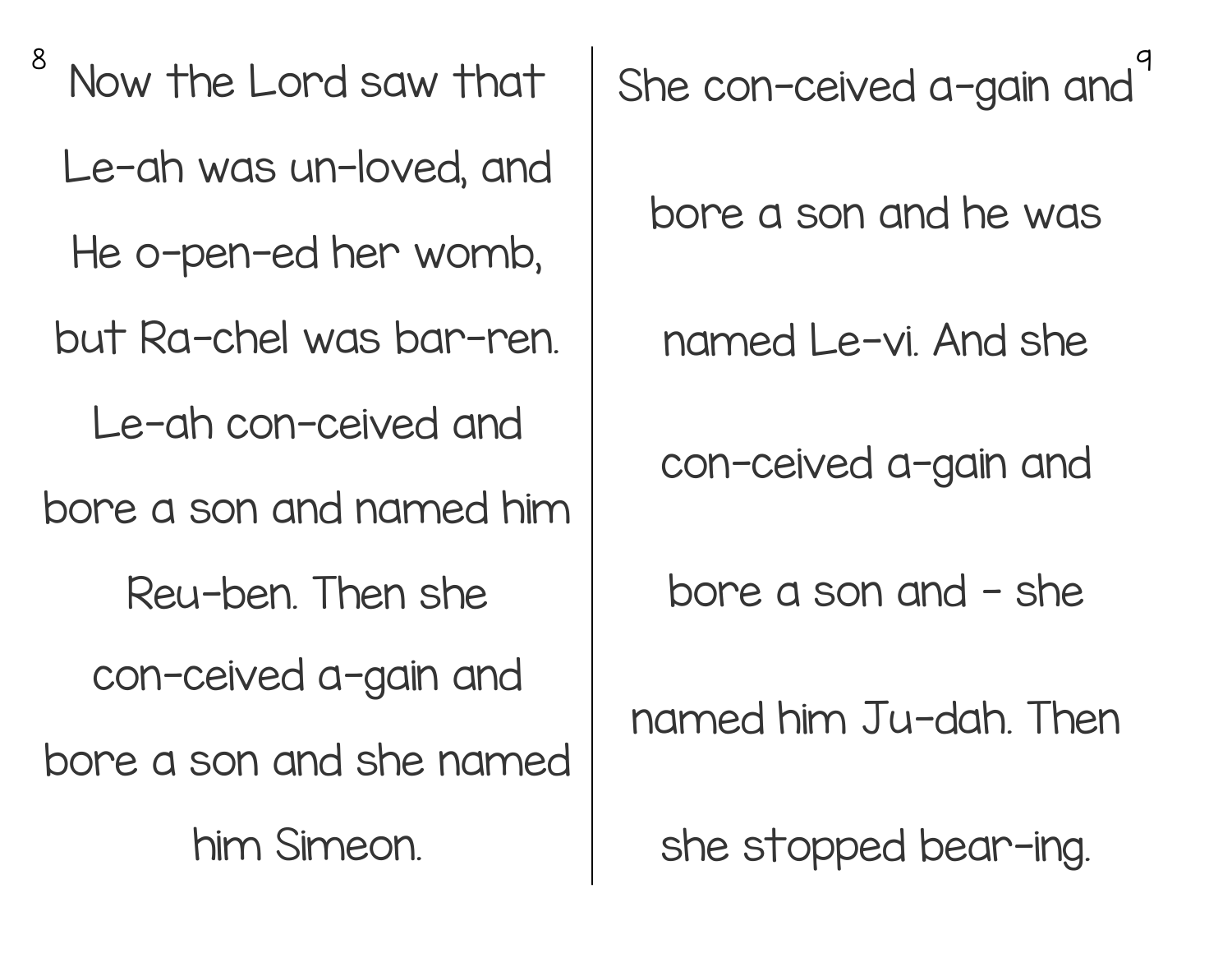10 11 Now when Ra-chel saw that she bore Ja-cob no child-ren, she be-came jeal-ous of her sis-ter; and she said to Ja-cob, "Give me child-ren, or else I die." She said, "Here is my maid Bil-hah." So she gave him her maid Bil-hah as a wife. Bil-hah con-ceived and bore Ja-cob a son.

Then Ra-chel said, "God has vin-di-ca-ted me, and has in-deed heard my voice and has giv-en me a son." There-fore she named him Dan. Ra-chel's maid Bil-hah con-ceived a-gain and bore Ja-cob a sec-ond son. So Ra-chel said, "With might-y wrest-lings I have wrest-led with my sis-ter, and I have in-deed pre-vailed." And she named him Naph-tal-i.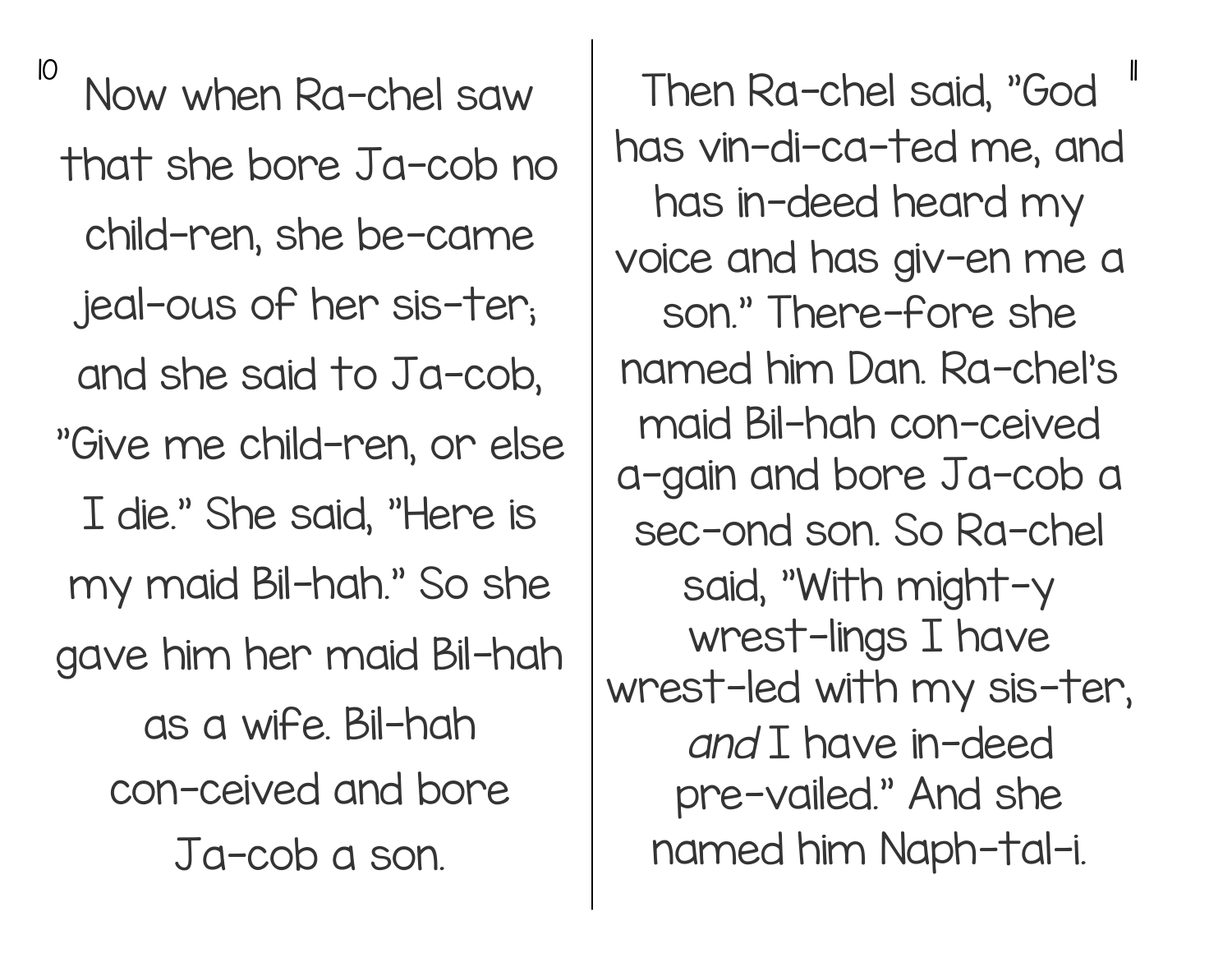$\frac{12}{100}$  and  $\frac{1}{100}$  and  $\frac{1}{100}$  and  $\frac{1}{100}$  and  $\frac{1}{100}$  and  $\frac{1}{100}$  and  $\frac{13}{100}$ When Le-ah saw that she had stopped bear-ing, she took her maid Zil-pah and gave her to Ja-cob as a wife. Le-ah's maid Zil-pah bore Ja-cob a son. Then Le-ah said, "How for-tun-ate!" So she named him Gad. Le-ah's maid Zil-pah bore Ja-cob a se-cond son. Then Le-ah said, "Hap-py am I! For wo-men will call me happy." So she named him Ash-er.

God gave heed to Le-ah, and she con-ceived and bore Ja-cob a fifth son. She named him Is-sa-char. Leah con-ceived a-gain and bore a sixth son to Ja-cob. She named him Zeb-u-lun. Af-ter-ward she bore a daugh-ter and named her Di-nah.